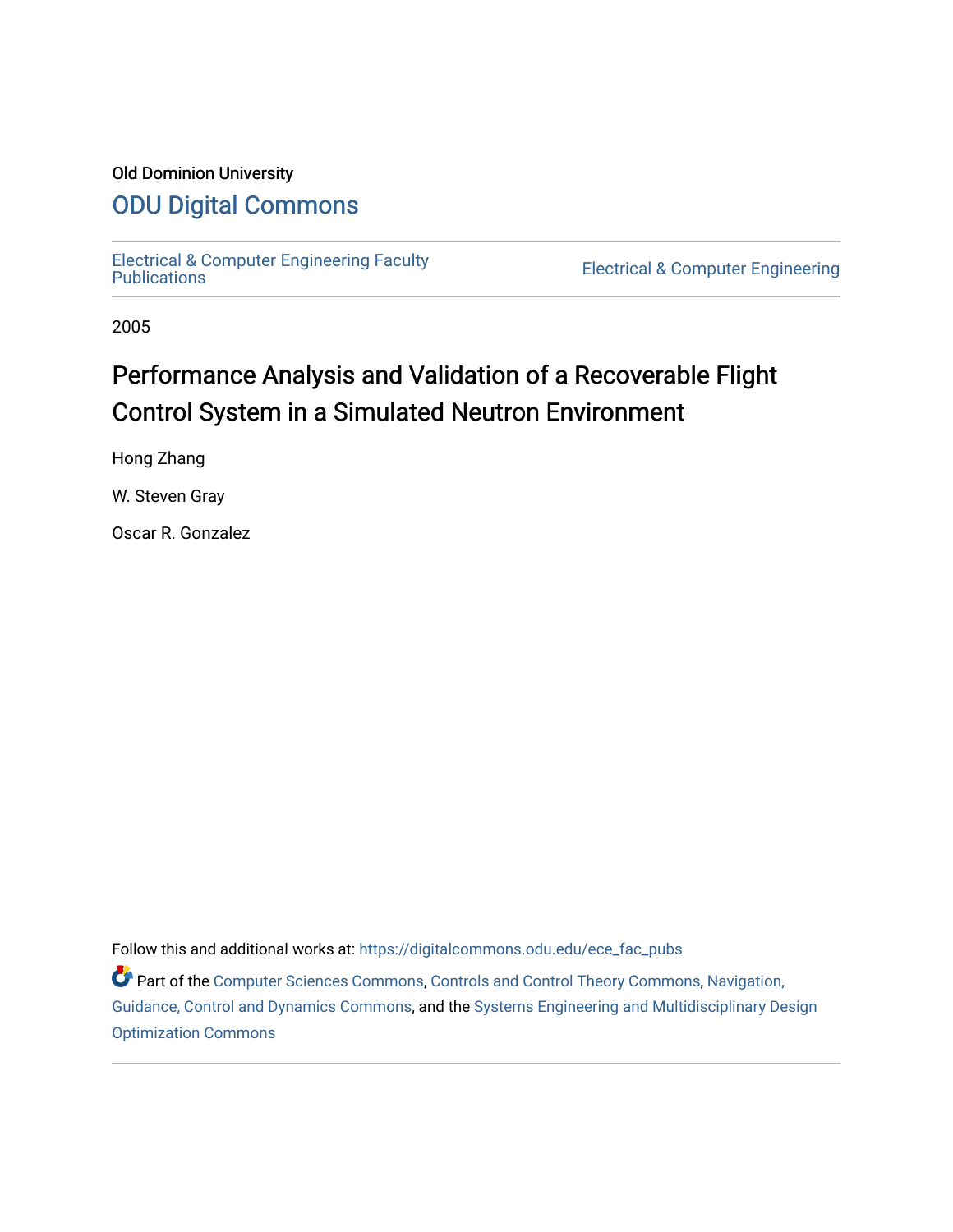

# Performance Analysis and Validation of a Recoverable Flight Control System in a Simulated Neutron Environment

Hong Zhang<sup>∗</sup>, W. Steven Gray<sup>†</sup> and Oscar R. González<sup>‡</sup>

Old Dominion University, Norfolk, VA 23529-0246, U.S.A.

This paper introduces a class of stochastic hybrid models for the analysis of closedloop control systems implemented with NASA's Recoverable Computer System. Such Recoverable Computer Systems have been proposed to insure reliable control performance in harsh environments. The stochastic hybrid models consist of either a stochastic finitestate automaton or a finite-state machine driven by a Markov input, which in turn drives a switched linear discrete-time dynamical system. Their stability and output tracking performance are analyzed using an extension of the existing theory for Markov jump-linear systems. For illustration, a stochastic hybrid model is used to calculate the tracking error performance of a Boeing 737 at cruising altitude and in closed-loop with a Recoverable Computer System subject to neutron-induced single-event upsets. The upsets are modeled with a Markov process. The results are validated using experimental data obtained from a simulated neutron environment in NASA's SAFETI Laboratory.

#### I. Introduction

W<sup>HEN</sup> cosmic rays collide with oxygen and nitrogen atoms in the earth's upper atmosphere, free neutrons are produced with energies varying from 10 MeV to 1 GeV.<sup>1,2</sup> The higher the altitude, the higher the are produced with energies varying from 10 MeV to 1 GeV.<sup>1,2</sup> The higher the altitude, the higher the neutron flux and energy.<sup>3</sup> When a neutron passes through a solid state device, it has been observed that stored electric charge can be locally redistributed, which may cause a single-event effect (SEE). If this charge resides in a solid state memory device, for example a computer's cache memory, a binary "one" can be flipped to a "zero" or vice versa. It is also possible for dielectric material in the device to rupture and create short circuits, which can burn out neighboring devices if sufficient electric potential exists. $4,5$  Normally, the errors due to SEE's are classified into two categories: soft errors and hard errors.<sup>6,7</sup> Soft errors by their nature are nondestructive to the hardware but alter memory contents and/or computer logic. Their effects are usually transient, but may require the hardware to be reset or refreshed. Hard errors, on the other hand, may be destructive. Chip burnouts cause permanent malfunctioning of the hardware. Another hard error is latchup, which is a potentially destructive short-circuit that can be corrected by resetting the hardware. Single event upsets (SEU's) are defined as soft errors, induced by radiation, that produce a malfunction at some level in the system, which is usually transient and nondestructive to the hardware. However, if a sequence of bit errors is not detected and corrected, it can cause system errors and reduce closed-loop performance. The phenomenon has been studied extensively at the component level by semiconductor manufacturers.<sup>4,8,9</sup> In this context, both analytical models and data are available to provide SEU probability estimates under a wide variety of circumstances. In contrast, at the system level, the problem has not received much attention. In Refs. 10, 11, the effect of upsets on system stability was studied for a few fault-tolerant architectures. However, at present no performance analysis studies are available.

As more commercial aircraft control systems and avionics are implemented using embedded digital hardware, SEU's have recently come to the attention of the Federal Aviation Administration (FAA) as a potential

<sup>∗</sup>Ph.D. Candidate, Systems Research Laboratory, Department of Electrical and Computer Engineering, hzhang@odu.edu

<sup>†</sup>The corresponding author. Associate Professor, Systems Research Laboratory, Department of Electrical and Computer Engineering, phone/fax: 757-683-4671/3220, gray@ece.odu.edu

<sup>‡</sup>Associate Professor, Systems Research Laboratory, Department of Electrical and Computer Engineering, gonzalez@ece.odu.edu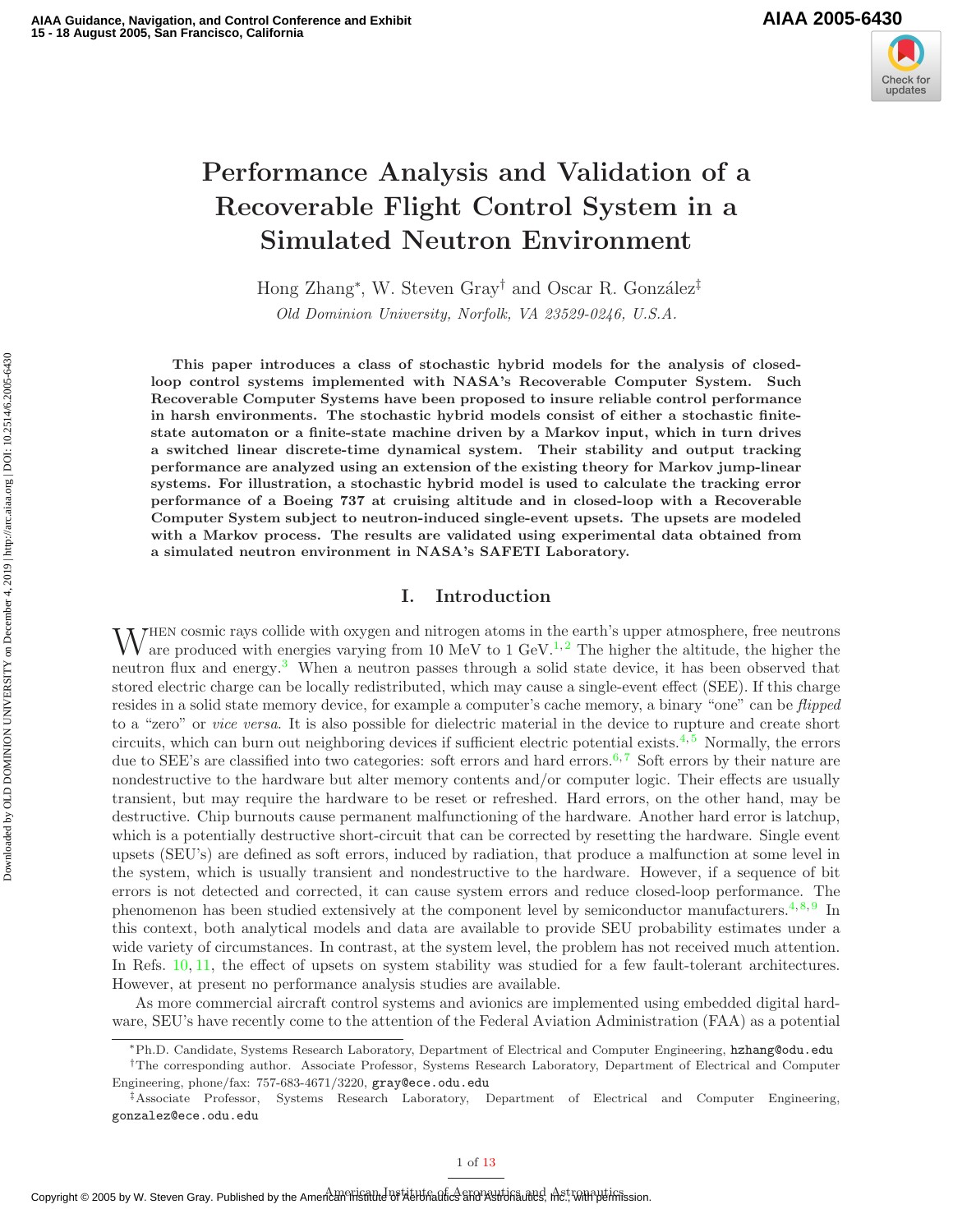safety hazard. In response, a program has been developed with the general goal of quantifying the nature of the risk and to produce guidelines for the aerospace industry and chip manufacturers. As part of this program, the authors in cooperation with the NASA Langley Research Center are investigating the effects of atmospheric neutrons on commercial and experimental flight control hardware in closed-loop with aircraft simulation software. A set of experiments is underway at the Los Alamos Neutron Science Center (LAN-SCE) in Los Alamos, New Mexico to provide data. While a variety of different technologies will be tested, the focus here is on an experimental Recoverable Computer System (RCS) developed by Honeywell, Inc.

The error recovery system in this prototype is implemented using dual-lock-step processors together with new fault tolerant architectures and communication subsystems.<sup>12, 13</sup> It has most recently been used to study recovery from transient faults introduced by high intensity electromagnetic radiation.<sup>14, 15</sup> The error recovery technique implemented on the RCS is a variation of rollback recovery;<sup>16, 17</sup> it has the following steps: checkpointing, faulttolerant comparison, rollback, and retry. During a checkpoint, the state of each microprocessor module is stored. When an upset is detected, rollback of both microprocessor modules to a previous checkpoint takes place, and then the system is allowed to proceed with normal execution. But once the execution of the normal control program is interrupted, the execution of a different control law takes place, one that has significantly different dynamics and is on a time scale that can alter the overall closed-loop dynamics of the flight control system. These characteristics of the recoverable system can be modeled as a two-mode switched system. If there is no upset detected, the system is operating in its nominal mode. When the controller is executing a rollback recovery, the system is performing in its recovery mode. A conceptual diagram of the RCS in a closed-loop configuration is shown in Fig. 1.

control computer. The energy spectrum of the neutron source is shown in Fig. 3. Its shape is very similar to that produced by atmospheric neutrons, but the flux is five to six orders of magnitude higher. The flight control computer in this setup runs a control program which processes outputs from a Boeing 737 flight simulation system running on a separate host computer. The flight control computer generates the appropriate control signals to the aircraft simulation model for maintaining straight and level flight at a cruising altitude of 34,000 feet. This interconnection between the flight control computer and the flight simulation host computer constitutes a closedloop feedback control system, which is the unique feature of these experiments. Under nominal conditions, i.e., no neutrons, this system regulates the aircraft heading and orientation very well, even under considerable winds and gusts which can be introduced into the sim-



Figure 1. A conceptual closed-loop flight control system with a recoverable flight control computer.

a series of experiments conducted at LANSCE. A conceptual diagram of the testbed is shown in Fig. 2. A beam of free neutrons is directed through a flux sensor at the device under test, in this case a flight

The FAA/NASA research program is centered around the analysis of experimental data collected from



Figure 2. The testbed for the LANSCE experiments.

ulation model. The data acquisition system is maintained on a third computer system. It collects the flight data from the simulation as well as the measurements from the flux sensor for off-line analysis. Should the aircraft deviate from the nominal flight path at any time, it will be possible to determine the total radiation dose the flight control computer received up to that instant. When neutrons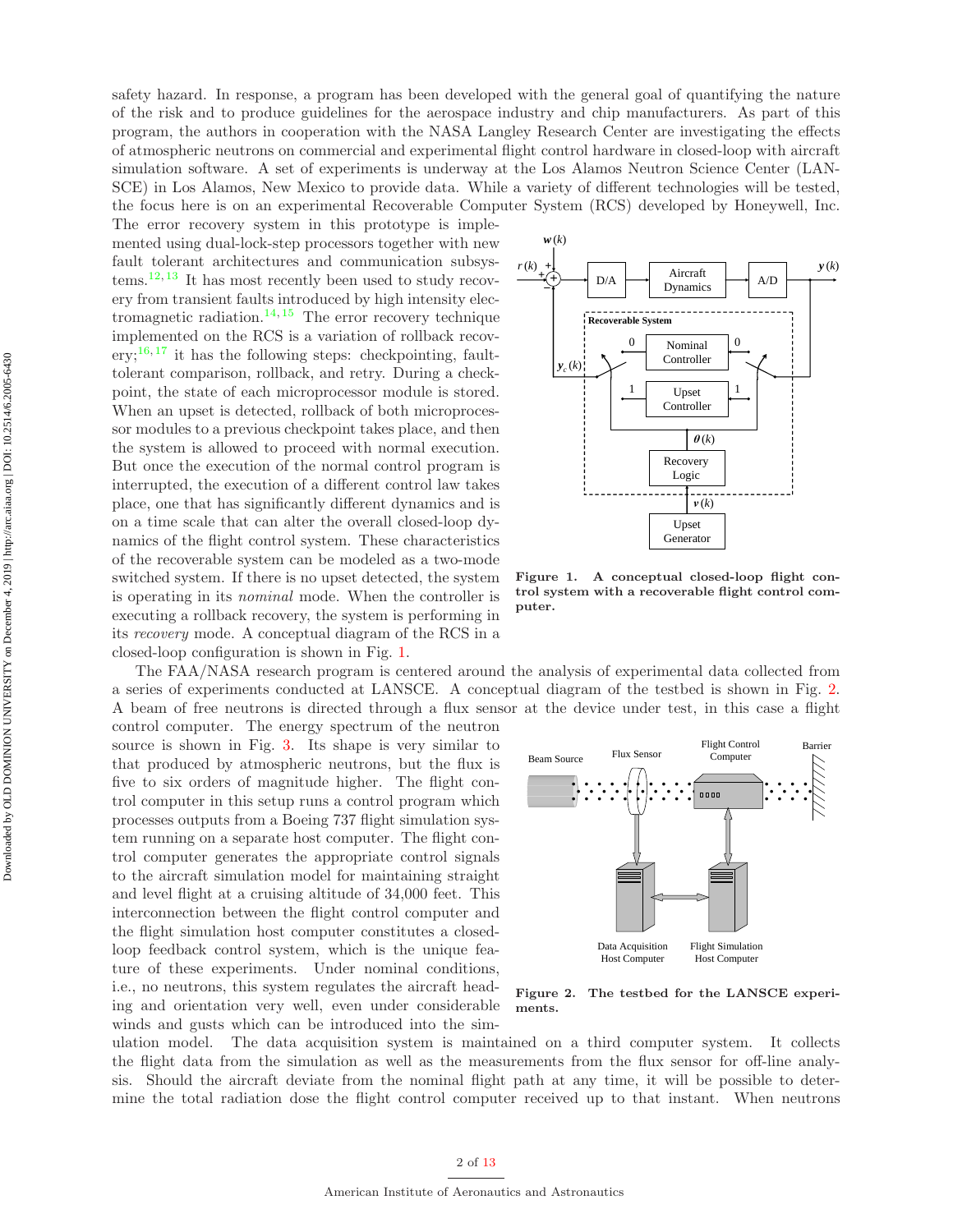collide with the flight control computer, the specific effects of any disturbance will depend on the particular nature of the control computer's internal hardware and any fault-tolerant features it possesses.

The main goal of this paper is to model and predict the output tracking error produced by neutron induced SEU's. To this end, a class of stochastic hybrid models is introduced to describe recoverable flight control systems. Both stochastic finite-state automata (SFSA's) and finite-state machines (FSM's) are used to model the recovery process of the RCS. In each case, the mean-square stability and output tracking performance of the hybrid model class are analyzed. The model is validated in a controlled experiment at NASA's SAFETI Laboratory, where computer upsets are injected into the RCS at a specified rate, and the effects on the output tracking performance of the simulated aircraft are directly observed and quantified. The output performance is compared with the theoretical predictions using the SFSA and FSM models. A separate publication will address the model's performance against the LANSCE data. Since the LANSCE neutron source is much more intense than normal atmospheric sources, the final application of these models will be to rescale the



Figure 3. The neutron energy spectrum at LAN-SCE in December, 2002.

performance predictions made using the LANSCE data to fit aircraft flying in normal operating conditions. This paper is organized as follows. Sections II and III provide the main theoretical background. Section II describes the general class of stochastic hybrid models. Section III provides the mathematical tools for analyzing the stability and output performance of these hybrid models. Sections IV and V employ these tools to analyze a recoverable flight control system. Specifically, Section IV describes how to model a Boeing 737 system in closed-loop with an RCS. Section V provides the stability and output performance predictions of the flight control system when subject to SEU's. Section VI describes the validation of the model using data obtained from the simulated-neutron environment at NASA Langley. Section VII summarizes the conclusions and plans for future research.

The mathematical notation used throughout this paper is largely consistent with Ref. 18. Random variables are denoted in bold italic fonts. The symbol  $\mathbb{Z}^+$  denotes the set of all non-negative integers. N is the set of all natural numbers.  $\mathbb{R}^n$  is the *n*-dimensional real vector space, and  $\mathbb{M}(\mathbb{R}^n)$  is the normed linear space of all  $n \times n$  real matrices. The subset of all symmetric positive semi-definite matrices is  $\mathbb{M}(\mathbb{R}^n)^+$ .  $\mathbb{H}_N^n = \{V = (V_1, V_2, \ldots, V_N) : V_i \in \mathbb{M}(\mathbb{R}^n)\}\$  will be used to denote the space of all N-tuples of  $n \times n$  real matrices. If every  $V_i$  of a given V in  $\mathbb{H}_N^n$  is positive definite or positive semi-definite, this is indicated, respectively, by  $V > 0$  and  $V \geq 0$ .  $\mathbb{H}_{N}^{n+}$  denotes the set  $\{V \in \mathbb{H}_{N}^{n} : V \geq 0\}$ . Given  $U, V \in \mathbb{H}_{N}^{n}$ , the inner product on  $\mathbb{H}_N^n$  is defined by

$$
\langle U, V \rangle = \sum_{i=1}^{N} \text{tr}\left(U_i^{\text{T}} V_i\right),
$$

and  $||V||^2 = \langle V, V \rangle$  is the induced norm squared of V. ( $|| \cdot ||$  will also be used for representing the standard norm on  $\mathbb{R}^n$ .)  $\mathbb{B}(\mathbb{H}_N^n)$  is the space of all bounded linear operators on  $\mathbb{H}_N^n$  under the induced operator norm

$$
\|\mathcal{L}\| = \sup_{V \neq 0} \frac{\|\mathcal{L}(V)\|}{\|V\|},
$$

where  $\mathcal{L} \in \mathbb{B}(\mathbb{H}_{N}^{n})$ .  $r_{\sigma}(\mathcal{L})$  is used to denote the spectral radius of  $\mathcal{L}$ , specifically,  $r_{\sigma}(\mathcal{L}) = \lim_{k \to \infty} ||\mathcal{L}^{k}||$  $\frac{1}{k}$  for  $k \in \mathbb{Z}^+$ .

#### II. Stochastic Hybrid Models for Recoverable Closed-Loop Systems

A class of stochastic hybrid models for an aircraft in closed-loop with an RCS is shown in Fig. 4. It consists of a stochastic hybrid system driven by an SFSA with a Markov input process. Similar to class of stochastic hybrid models for an aircraft in closed-loop with an RCS is shown in Fig. 4. It electromagnetic radiation induced upsets (see Ref. 10), the neutron induced upset process can be modeled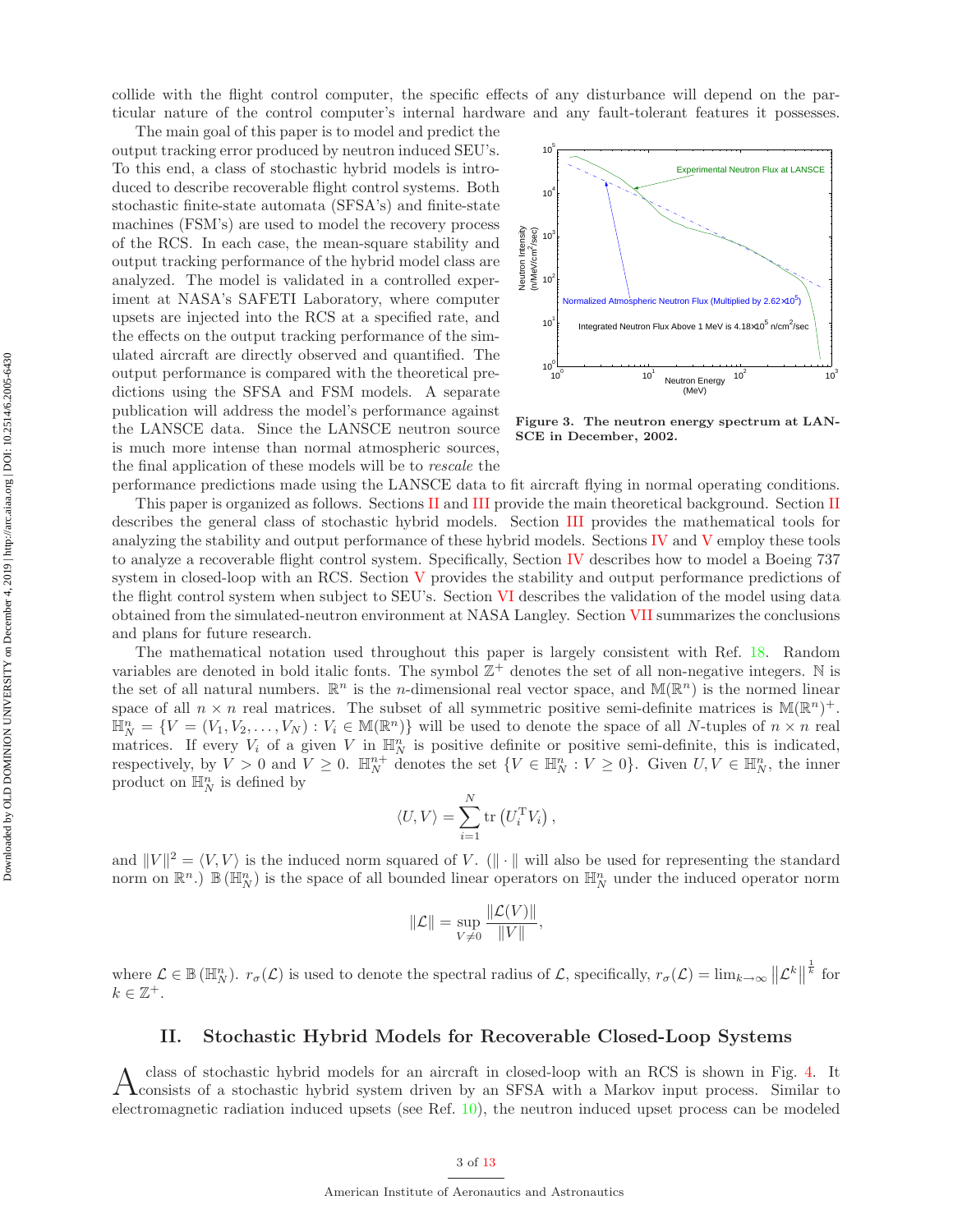In the present context, an SFSA is defined as fol $lows.$ <sup>21, 22, 23</sup>

**Definition 1** (SFSA). Let  $(\Omega, \mathcal{F}, Pr)$  represent the ambient probability space. A stochastic finite-state automaton A is a six-tuple,  $(\Sigma_I, \Sigma_S, \Sigma_O, [0, 1], f, g)$ , where  $\Sigma_I = \{\eta_1, \eta_2, \ldots, \eta_M\}$  is the set of input symbols;  $\Sigma_S =$  $\{\zeta_1, \zeta_2, \ldots, \zeta_N\}$  denotes the set of internal states; and  $\Sigma_O = \{\xi_1, \xi_2, \ldots, \xi_P\}$  is the set of output symbols. Let  $\nu(k)$ ,  $z(k)$ , and  $\theta(k)$  denote the input random process,



Figure 4. The stochastic hybrid model consisting of a switched system driven by an SFSA.

the state process, and the output process of the automaton, respectively, where  $k \in \mathbb{Z}^+$ . f describes the dynamics of the state transition relation:

$$
f: (\Sigma_S, \Sigma_I, \Sigma_S) \to [0, 1]
$$
  

$$
(\zeta_j, \eta_l, \zeta_i) \to \Pr \{ \mathbf{z}(k+1) = \zeta_j \mid (\mathbf{v}(k) = \eta_l, \mathbf{z}(k) = \zeta_i) \} := [\Pi^{\eta_l}]_{\zeta_i \zeta_j},
$$

which is the  $\zeta_i\zeta_j$ -th component of the state transition matrix  $\Pi^n$  for the input symbol  $\eta_i$ . For fixed  $i \in$  $\{1,2,\ldots,N\}$  and  $l \in \{1,2,\ldots,M\}$ ,  $\sum_{j=1}^{N} [\Pi^{n_l}]_{\zeta_i \zeta_j} = 1$ . The output relation g is described by

$$
g: (\Sigma_O, \Sigma_I, \Sigma_S) \to [0, 1]
$$
  

$$
(\xi_t, \eta_r, \zeta_s) \to \Pr \{ \theta(k) = \xi_t \mid (\nu(k) = \eta_r, z(k) = \zeta_s) \} := [\Phi^{\eta_r}]_{\zeta_s \xi_t},
$$

where for given  $s \in \{1, 2, ..., N\}$  and  $r \in \{1, 2, ..., M\}$ ,  $0 \le \sum_{t=1}^{P} [\Phi^{\eta_r}]_{\zeta_s \xi_t} \le 1$ .

**Definition 2** (FSM). For an SFSA, if both  $[\Pi^{m}]_{\zeta_i\zeta_j}$  and  $[\Phi^{n_r}]_{\zeta_s\xi_t}$  only assume values 0 or 1 for all  $\eta_l, \eta_r \in$  $\Sigma_I, \zeta_i, \zeta_j, \zeta_s \in \Sigma_S$  and  $\xi_t \in \Sigma_O$ , then the automaton is called a finite-state machine, and is denoted by the six-tuple  $\mathcal{M} = (\Sigma_I, \Sigma_S, \Sigma_O, \{0, 1\}, f, g).$ 

Therefore, an FSM is simply a special case of an SFSA. In the current application, it is always assumed that the output is *isomorphic* to the state of an SFSA with probability one, that is,  $P \equiv N$  and  $g(\xi_t, \eta_r, \zeta_s)$  $1_{\{s=t\}}$  for all input symbols  $\eta_r \in \Sigma_I$ , where  $1_{\{s=t\}}$  is the Dirac measure. The following theorem describes an input-output cross chain process generated by an SFSA with a Markov input. The special case for FSM's appears in Refs. 24, 25 and the references therein. A similar idea (without proof) also appears in Ref. 26 for random dynamical systems with jumps. A more general Feller-Markov property is proved in Ref. 27 for continuous-time stochastic systems.

**Theorem 1.** If the input process  $\nu(k)$  of an N-state SFSA A is an M-state Markov chain with probability transition matrix  $\Pi_I$ , which is independent of the initial state of the automaton,  $z(0)$ , then the Cartesian product of the input and output processes of the SFSA,  $\rho(k) := (\nu(k), \theta(k))$ , is an MN-state Markov chain with state transition matrix

$$
\Pi_{I/O} = \text{diag}\left(\Pi^{\eta_1}, \Pi^{\eta_2}, \dots, \Pi^{\eta_M}\right) \cdot \left(\Pi_I \otimes I_N\right). \tag{1}
$$

(Here  $I_N$  denotes an  $N \times N$  identity matrix.)

*Proof.* Only an outline is given here. The complete proof is available in Ref. 28. For any  $k \in \mathbb{Z}^+$ , let for example  $\{\nu(k)\}$  represent the event  $\{\nu(k) = \nu(k)\}\$  and  $\{\nu(k), z(k)\}\$  represent the event  $\{\nu(k), z(k)\} = \nu(k), z(k)\}.$ Consider an arbitrary event of the form

$$
\mathscr{F}(k) := \{ (\nu(k), z(k)), (\nu(k-1), z(k-1)), \ldots, (\nu(0), z(0)) \}.
$$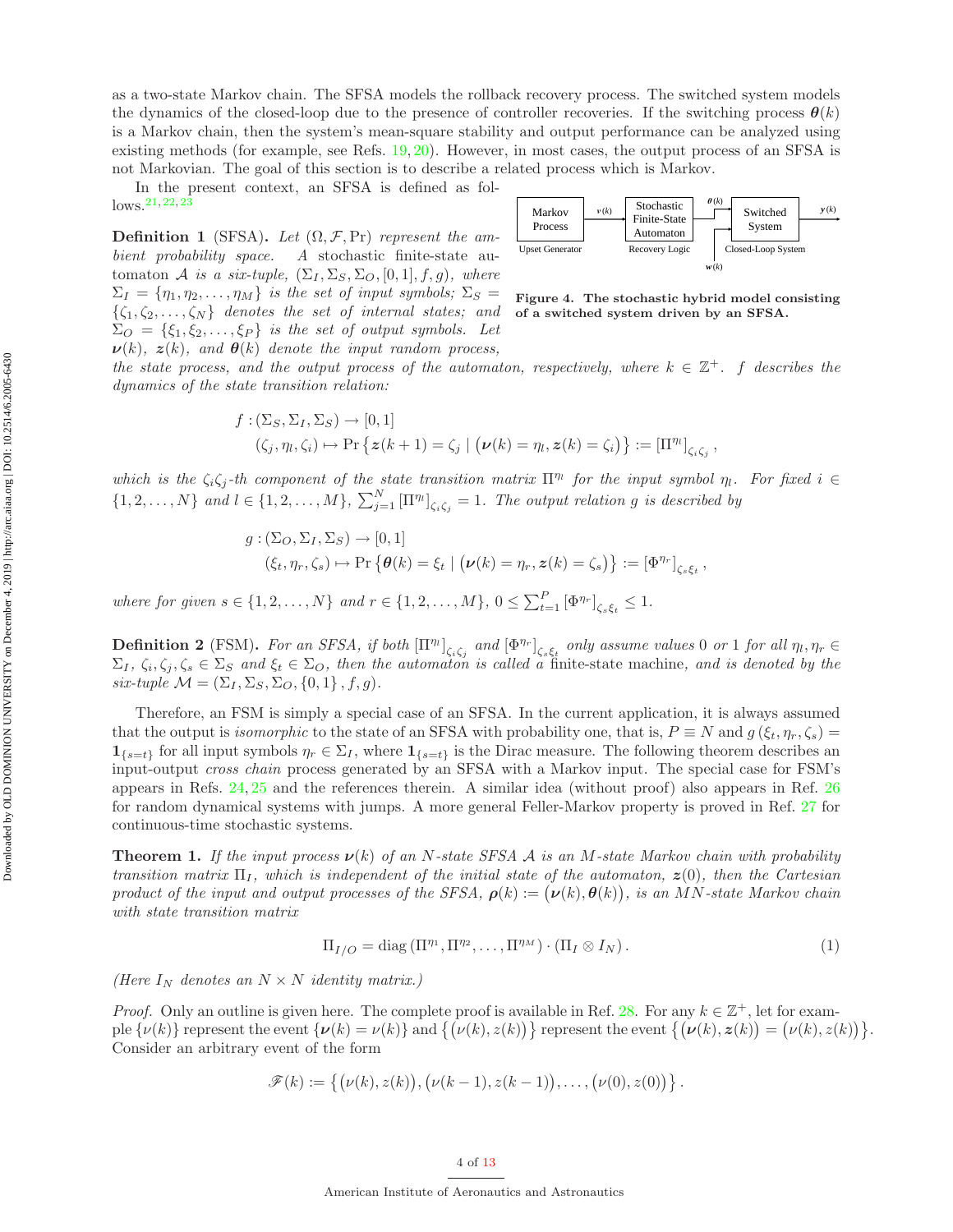When  $k \geq 2$ , from the assumptions that  $\nu$  is Markov and independent of  $z(0)$ , it follows that

$$
\Pr\{\mathcal{F}(k)\} = \prod_{i=0}^{k-1} \left[\Pi^{\nu(i)}\right]_{z(i)z(i+1)} \Pr\{\nu(k), \nu(k-1), \dots, \nu(0), z(0)\}
$$
  
\n
$$
= \prod_{i=0}^{k-1} \left[\Pi^{\nu(i)}\right]_{z(i)z(i+1)} \Pr\{\nu(k) \mid \nu(k-1), \dots, \nu(0)\} \Pr\{\nu(k-1), \dots, \nu(0), z(0)\}
$$
  
\n
$$
= \left[\Pi^{\nu(k-1)}\right]_{z(k-1)z(k)} \prod_{i=0}^{k-2} \left[\Pi^{\nu(i)}\right]_{z(i)z(i+1)} \Pr\{\nu(k) \mid \nu(k-1)\} \Pr\{\nu(k-1), \dots, \nu(0), z(0)\}
$$
  
\n
$$
= \left[\Pi^{\nu(k-1)}\right]_{z(k-1)z(k)} \left[\Pi_I\right]_{\nu(k-1)\nu(k)} \prod_{i=0}^{k-2} \left[\Pi^{\nu(i)}\right]_{z(i)z(i+1)} \Pr\{\nu(k-1), \dots, \nu(0), z(0)\}
$$
  
\n
$$
= \left[\Pi^{\nu(k-1)}\right]_{z(k-1)z(k)} \left[\Pi_I\right]_{\nu(k-1)\nu(k)} \Pr\{\mathcal{F}(k-1)\}.
$$

Therefore,

$$
\Pr\left\{(\nu(k), z(k)) \mid \mathcal{F}(k-1)\right\} = \left[\Pi^{\nu(k-1)}\right]_{z(k-1)z(k)} \left[\Pi_I\right]_{\nu(k-1)\nu(k)}.
$$
\n(2)

Applying Lemma 16 in Ref. 28 (with  $r = 1$ ) gives

$$
\Pr\{\nu(k) \mid \nu(k-1), z(k-1)\} = \Pr\{\nu(k) \mid \nu(k-1)\}, \quad k \ge 1.
$$

Thus,

$$
\Pr\left\{ (\nu(k), z(k)), (\nu(k-1), z(k-1)) \right\}
$$
\n
$$
= \left[ \Pi^{\nu(k-1)} \right]_{z(k-1)z(k)} \Pr\left\{ \nu(k), \nu(k-1), z(k-1) \right\}
$$
\n
$$
= \left[ \Pi^{\nu(k-1)} \right]_{z(k-1)z(k)} \Pr\left\{ \nu(k) \mid \nu(k-1), z(k-1) \right\} \Pr\left\{ \nu(k-1), z(k-1) \right\}
$$
\n
$$
= \left[ \Pi^{\nu(k-1)} \right]_{z(k-1)z(k)} \Pr\left\{ \nu(k) \mid \nu(k-1) \right\} \Pr\left\{ \nu(k-1), z(k-1) \right\}
$$
\n
$$
= \left[ \Pi^{\nu(k-1)} \right]_{z(k-1)z(k)} \left[ \Pi_I \right]_{\nu(k-1)\nu(k)} \Pr\left\{ \left( \nu(k-1), z(k-1) \right) \right\}.
$$

Consequently,

$$
\Pr\left\{(\nu(k), z(k)) \mid (\nu(k-1), z(k-1))\right\} = \left[\Pi^{\nu(k-1)}\right]_{z(k-1)z(k)} \left[\Pi_I\right]_{\nu(k-1)\nu(k)}.
$$
\n(3)

Comparing Eqs. (2) and (3), it is clear that

$$
\Pr\left\{ \big(\nu(k), z(k)\big) \mid \mathscr{F}(k-1) \right\} = \Pr\left\{ \big(\nu(k), z(k)\big) \mid \big(\nu(k-1), z(k-1)\big) \right\},\
$$

which implies that the input-state cross process  $(\nu, z)$  is Markov. From the assumption that the output process is isomorphic to the state process of the SFSA with probability one, it is immediate that  $\rho = (\nu, \theta)$ is also Markov with the transition probability

$$
\Pr\left\{ \left(\boldsymbol{\nu}(k)=\eta_t,\boldsymbol{\theta}(k)=\xi_j\right) \mid \left(\boldsymbol{\nu}(k-1)=\eta_s,\boldsymbol{\theta}(k-1)=\xi_i\right) \right\} = \left[\Pi_I\right]_{\eta_s\eta_t} \left[\Pi^{\eta_s}\right]_{\xi_i\xi_j}.
$$

The matrix of transition probabilities  $[\Pi_I]_{\eta_s\eta_t} [\Pi^{\eta_s}]_{\xi_i\xi_j}$  for  $i, j = 1, 2, ..., N$  and  $s, t = 1, 2, ..., M$  is

$$
\Pi_{I/O} = \begin{bmatrix} [\Pi_I]_{\eta_1 \eta_1} \Pi^{\eta_1} & \cdots & [\Pi_I]_{\eta_1 \eta_M} \Pi^{\eta_1} \\ \vdots & & \vdots \\ [\Pi_I]_{\eta_M \eta_1} \Pi^{\eta_M} & \cdots & [\Pi_I]_{\eta_M \eta_M} \Pi^{\eta_M} \end{bmatrix} = \text{diag} (\Pi^{\eta_1}, \Pi^{\eta_2}, \dots, \Pi^{\eta_M}) \cdot (\Pi_I \otimes I_N),
$$

which concludes the proof of the theorem.

 $\Box$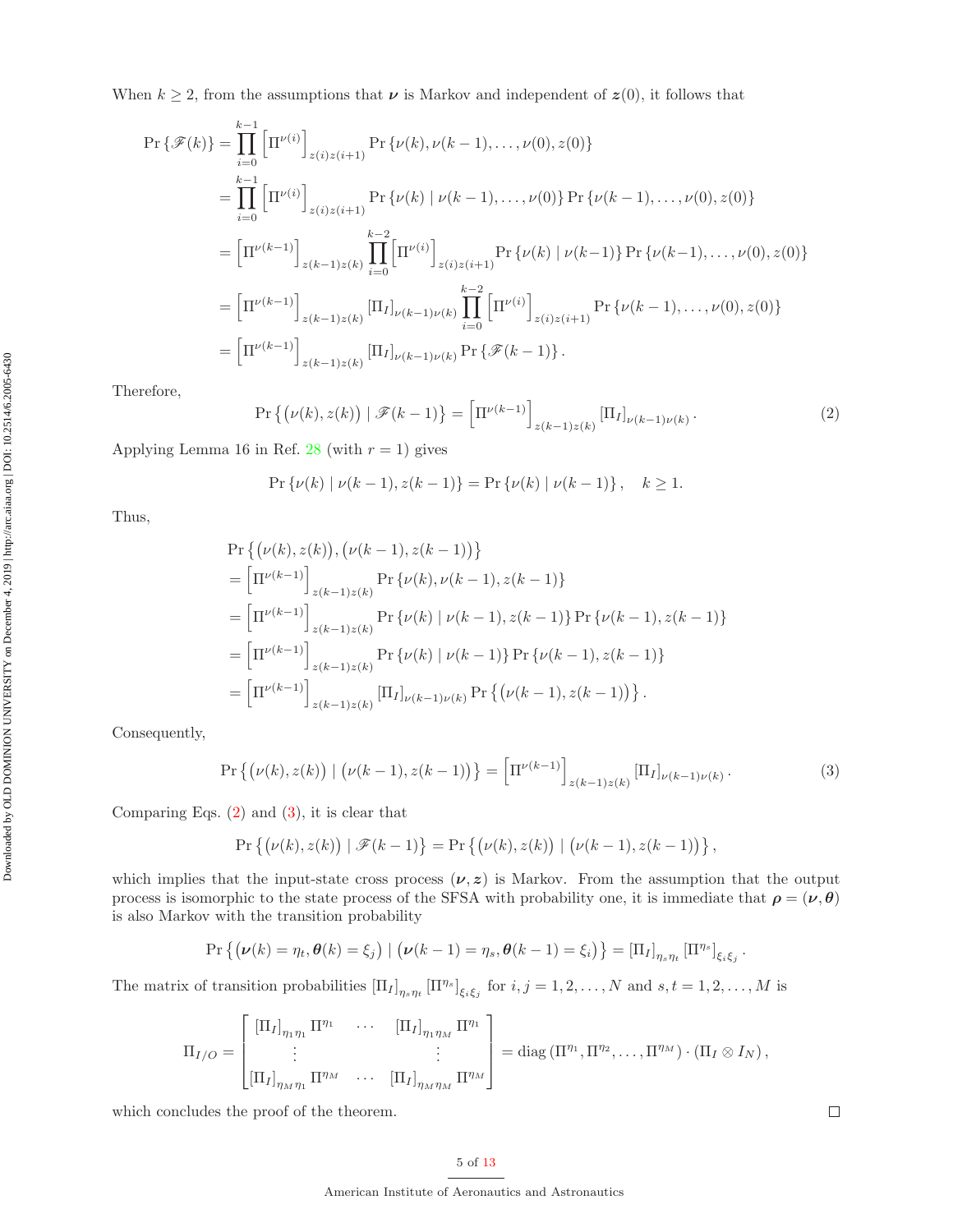### III. Stability and Performance Analysis of Stochastic Hybrid Systems

CONSIDER the *n*th-order stochastic hybrid system in Fig. 4 with  $p$  output signals given by the state space and  $C$  model model

$$
\boldsymbol{x}(k+1) = A_{\boldsymbol{\theta}(k)}\boldsymbol{x}(k) + G_{\boldsymbol{\theta}(k)}\boldsymbol{w}(k), \quad \boldsymbol{x}(0) = \boldsymbol{x}_0, \ \boldsymbol{\theta}(0) = \boldsymbol{\theta}_0 \tag{4a}
$$

$$
\mathbf{y}(k) = C_{\boldsymbol{\theta}(k)} \mathbf{x}(k),\tag{4b}
$$

where  $\theta(k)$  is a stochastic switching signal produced by the SFSA. Here  $w(k)$  is a zero-mean, white noise process with covariance matrix  $I_m$ . In general  $\theta(k)$  is not necessarily Markov, so letting  $\rho(k)$  be the Cartesian product of the input and output processes of the SFSA (see Fig. 5), the analysis can be performed using the nth-order Markov jump-linear system

$$
\mathbf{x}(k+1) = \tilde{A}_{\rho(k)} \mathbf{x}(k) + \tilde{G}_{\rho(k)} \mathbf{w}(k), \quad \mathbf{x}(0) = \mathbf{x}_0, \ \rho(0) = \rho_0 \tag{5a}
$$

$$
\mathbf{y}(k) = \tilde{C}_{\rho(k)} \mathbf{x}(k),\tag{5b}
$$

Stochastic Finite-State Automaton

ν (*k*)

Recovery Logic

which is *equivalent* to system  $(4)$  in the following sense.

**Definition 3** (Model Equivalence). The stochastic hybrid system (4) and the Markov jump-linear system (5) are said to be model-equivalent if  $\tilde{A}_{\rho(k)} := \tilde{A}_{(\nu(k),\theta(k))} \equiv A_{\theta(k)}, \tilde{G}_{\rho(k)} := \tilde{G}_{(\nu(k),\theta(k))} \equiv G_{\theta(k)}$  and  $\tilde{C}_{\rho(k)} :=$  $\tilde{C}_{(\boldsymbol{\nu}(k),\boldsymbol{\theta}(k))} \equiv C_{\boldsymbol{\theta}(k)}$  for  $k \in \mathbb{Z}^+$ .

> Markov Process

Upset Generator

From the definition, the following result is immediate.

**Lemma 1.** When systems  $(4)$  and  $(5)$  are model-equivalent, they have the same state process  $\mathbf{x}(k)$  and the same output process  $\mathbf{y}(k)$ for  $k \in \mathbb{Z}^+$ .

This concept is employed in the following subsection to perform stability and performance analysis of system (4).



 $\theta$ <sub>(k)</sub>

 $(v, \theta)$ 

 $\rho(k)$ 

*w*(*k*)

Cartesian Product

#### A. Mean-Square Stability of a Stochastic Hybrid System

The stability definition for a stochastic hybrid system used throughout is given below.

**Definition 4** (Mean-Square Stability). A stochastic hybrid system (4) with  $w(k) = 0$  is mean-square stable (MSS) if  $E\left\{\|\boldsymbol{x}(k)\|^2\right\} \to 0$  as  $k \to \infty$  for any initial condition  $\boldsymbol{x}_0$  with a finite second-order moment and any initial distributions for  $\nu_0$  and  $\theta_0$ .

Mean-square stability of the equivalent system (5) can be determined using standard stability results for Markov jump-linear systems (see Ref. 18). For  $i = 1, 2, \ldots, M$  and  $j = 1, 2, \ldots, N$ , let  $l = (i - 1, 2, \ldots, M)$  $1/N + j$  and  $\mu_l := (\eta_i, \xi_j)$ . The symbol set  $\{\mu_l : l = 1, 2, ..., MN\}$  labels the elements in  $\Sigma_I \times \Sigma_O$ . Let  $\bar{C} = (\bar{C}_{\mu_1}, \bar{C}_{\mu_2}, \ldots, \bar{C}_{\mu_{MN}}) \in \mathbb{H}_{MN}^{n+}$  be an MN-tuple with  $\bar{C}_{\mu_l} = \tilde{C}_{\mu_l}^{\mathrm{T}} \tilde{C}_{\mu_l}$ . The linear operators  $\mathcal{E}(\cdot) =$  $(\mathcal{E}_{\mu_1}(\cdot),\mathcal{E}_{\mu_2}(\cdot),\ldots,\mathcal{E}_{\mu_{MN}}(\cdot)) \in \mathbb{B}(\mathbb{H}_{MN}^n)$  and  $\mathcal{L}(\cdot) = (\mathcal{L}_{\mu_1}(\cdot),\mathcal{L}_{\mu_2}(\cdot),\ldots,\mathcal{L}_{\mu_{MN}}(\cdot)) \in \mathbb{B}(\mathbb{H}_{MN}^n)$  are defined as  $\mathcal{E}_{\mu_l}(\bar{C}) = \sum_{q=1}^{MN} \left[ \Pi_{I/O} \right]_{\mu_l\mu_q} \bar{C}_{\mu_q}$  and  $\mathcal{L}_{\mu_l}(\bar{C}) = A_{\mu_l}^{\mathrm{T}} \mathcal{E}_{\mu_l}(\bar{C}) A_{\mu_l}$ , respectively. The operator  $\mathcal L$  has the matrix representation

$$
\mathscr{A}_2 := \text{diag}\left(\tilde{A}_{\mu_1}^{\mathrm{T}} \otimes \tilde{A}_{\mu_1}^{\mathrm{T}}, \tilde{A}_{\mu_2}^{\mathrm{T}} \otimes \tilde{A}_{\mu_2}^{\mathrm{T}}, \ldots, \tilde{A}_{\mu_{MN}}^{\mathrm{T}} \otimes \tilde{A}_{\mu_{MN}}^{\mathrm{T}}\right) \left(\Pi_{I/O} \otimes I_{n^2}\right)
$$

(see Fig.  $6$ ). From this representation and the results in Ref. 18, the following stability theorem is evident.

Theorem 2. The following statements regarding system (5) are equivalent: (a) The Markov jump-linear system is MSS;

 $S \longrightarrow \mathcal{L}(S)$  $\varphi^{-1}$  $\downarrow \varphi$   $\downarrow \varphi$  $\int \varphi^{-1}$  $\varphi(S) \stackrel{\mathscr{A}_2}{\longrightarrow} \varphi(\mathcal{L}(S))$ 

Markov Jump-Linear System

*y* (*k*)

Closed-Loop System

Figure 6. The relationship between  $\mathcal L$  and  $\mathscr A_2$ . Here  $S \in$  $\mathbb{H}_{MN}^{n+}$  and  $\varphi$  denotes the column stacking operator.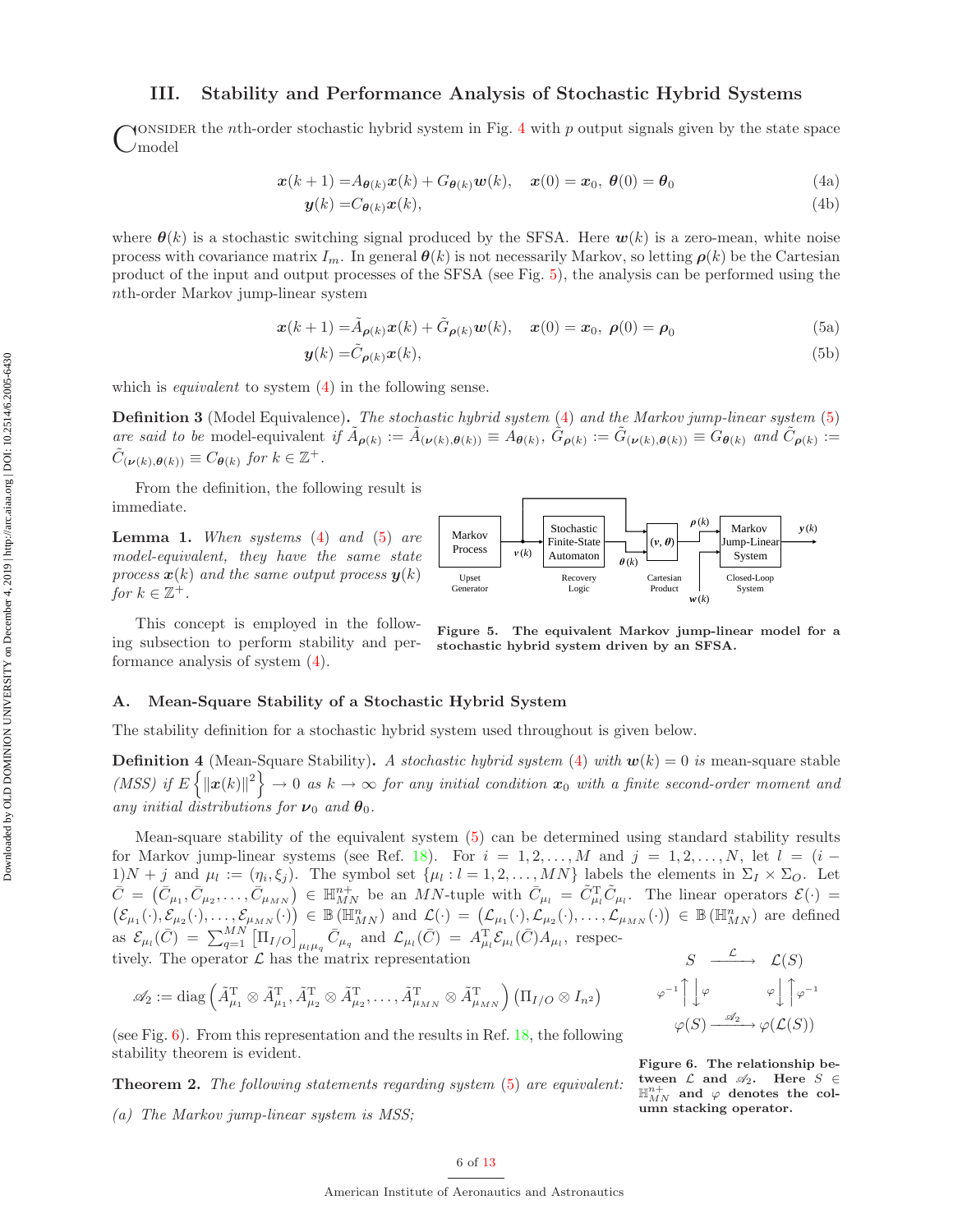- (b)  $r_{\sigma}(\mathcal{L}) < 1$ ;
- (c)  $r_{\sigma}(\mathscr{A}_2) < 1$ .

From Lemma 1, the following result provides a stability test for the stochastic hybrid system (4).

Lemma 2. A stochastic hybrid system (4) is MSS if and only if the model-equivalent Markov jump-linear system  $(5)$  is MSS.

#### B. Output Performance of a Stochastic Hybrid Model

For an MSS Markov jump-linear system  $(5)$ , the output performance measure J is defined below:

$$
J = \begin{cases} J_0 := E \left\{ \sum_{k=0}^{\infty} ||\mathbf{y}(k)||^2 \right\} & : & \mathbf{w}(k) \equiv 0 \\ J_w := \lim_{k \to \infty} E \left\{ ||\mathbf{y}(k)||^2 \right\} & : & \mathbf{w}(k) \not\equiv 0, \end{cases}
$$

where  $J_0$  is the mean output energy, and  $J_w$  is the mean output power. The goal of this section is to produce explicit analytical expressions for J via a generalization of the *observability Gramian* described in Refs. 18,29. This expression for  $J_w$  can be shown to be similar to the output's power semi-norm developed in Ref. 30 for network controlled systems with data dropouts when both  $\tilde{G}$  and  $\tilde{C}$  in system (5) are not switched.

Suppose that  $\rho(k)$  has a stationary distribution, and  $\rho_s$  is a random variable with this distribution. Then  $\pi_{I/O}(\mu_l) := \Pr\{\boldsymbol{\rho}_s = \mu_l\}$  for  $l = 1, 2, ..., MN$  is determined by solving the eigen-equation

| $\pi_{I/O}(\mu_1)$                    |                           | $\pi_{I/O}(\mu_1)$                    |
|---------------------------------------|---------------------------|---------------------------------------|
| $\pi_{I/O}(\mu_2)$                    | $=\Pi_{I/O}^{\mathrm{T}}$ | $\pi_{I/O}(\mu_2)$                    |
|                                       |                           |                                       |
| $\lfloor \pi_{I/O}(\mu_{MN}) \rfloor$ |                           | $\lfloor \pi_{I/O}(\mu_{MN}) \rfloor$ |

The following theorem is a variation of Proposition 8 in Ref. 19.

**Theorem 3.** For an MSS Markov jump-linear system (5), where  $\rho(k)$  is aperiodic and ergodic, let  $\bar{Q}_{\mu_i}(k)$  :=  $E\left\{\boldsymbol{x}(k)\boldsymbol{x}^{\mathrm{T}}(k)\boldsymbol{1}_{\{\boldsymbol{\rho}(k)=\mu_i\}}\right\}$  for any  $k \in \mathbb{Z}^+$  and  $\bar{Q}_{\mu_i} := \lim_{k \to \infty} \bar{Q}_{\mu_i}(k)$ . If  $\boldsymbol{x}_0$ ,  $\boldsymbol{w}$ , and  $\boldsymbol{\rho}$  are independent then

$$
\bar{Q}_{\mu_i} = \varphi_{\mu_i}^{-1} \left( \left( I_{M N n^2} - \mathscr{A}_2^{\mathrm{T}} \right)^{-1} \varphi \left( V_{\mu_1}, V_{\mu_2}, \dots, V_{\mu_{M N}} \right) \right),
$$

where  $V_{\mu_j} := \sum_{i=1}^{MN} \left[ \prod_{I/O} \right]_{\mu_i \mu_j} G_{\mu_i} G_{\mu_i}^{\mathrm{T}} \pi_{I/O} (\mu_i)$ .

**Corollary 1.** For an MSS Markov jump-linear system (5), where  $\rho(k)$  is aperiodic and ergodic, if  $x_0 = 0$ , and  $w$  and  $\rho$  are independent then

$$
J_w = \text{tr}\left(\sum_{j=1}^{MN} \left[\bar{C}_{\mu_j} \bar{Q}_{\mu_j}\right]\right). \tag{6}
$$

.

*Proof.* For any  $k \in \mathbb{Z}^+,$ 

$$
J_w = \lim_{k \to \infty} E\left\{ \mathbf{y}^{\mathrm{T}}(k) \mathbf{y}(k) \right\}
$$
  
\n
$$
= \lim_{k \to \infty} E\left\{ \mathrm{tr} \left( \tilde{C}_{\rho(k)}^{\mathrm{T}} \tilde{C}_{\rho(k)} \mathbf{x}(k) \mathbf{x}^{\mathrm{T}}(k) \right) \right\}
$$
  
\n
$$
= \lim_{k \to \infty} \mathrm{tr} \left\{ \sum_{j=1}^{MN} \left( E\left\{ \tilde{C}_{\mu_j}^{\mathrm{T}} \tilde{C}_{\mu_j} \mathbf{x}(k) \mathbf{x}^{\mathrm{T}}(k) \mathbf{1}_{\{\rho(k) = \mu_j\}} \right\} \right) \right\}
$$
  
\n
$$
= \mathrm{tr} \left( \sum_{j=1}^{MN} \left( \bar{C}_{\mu_j} \cdot \lim_{k \to \infty} E\left\{ \mathbf{x}(k) \mathbf{x}^{\mathrm{T}}(k) \mathbf{1}_{\{\rho(k) = \mu_j\}} \right\} \right) \right)
$$
  
\n
$$
= \mathrm{tr} \left( \sum_{j=1}^{MN} \left( \bar{C}_{\mu_j} \bar{Q}_{\mu_j} \right) \right),
$$

which completes the proof.

 $\Box$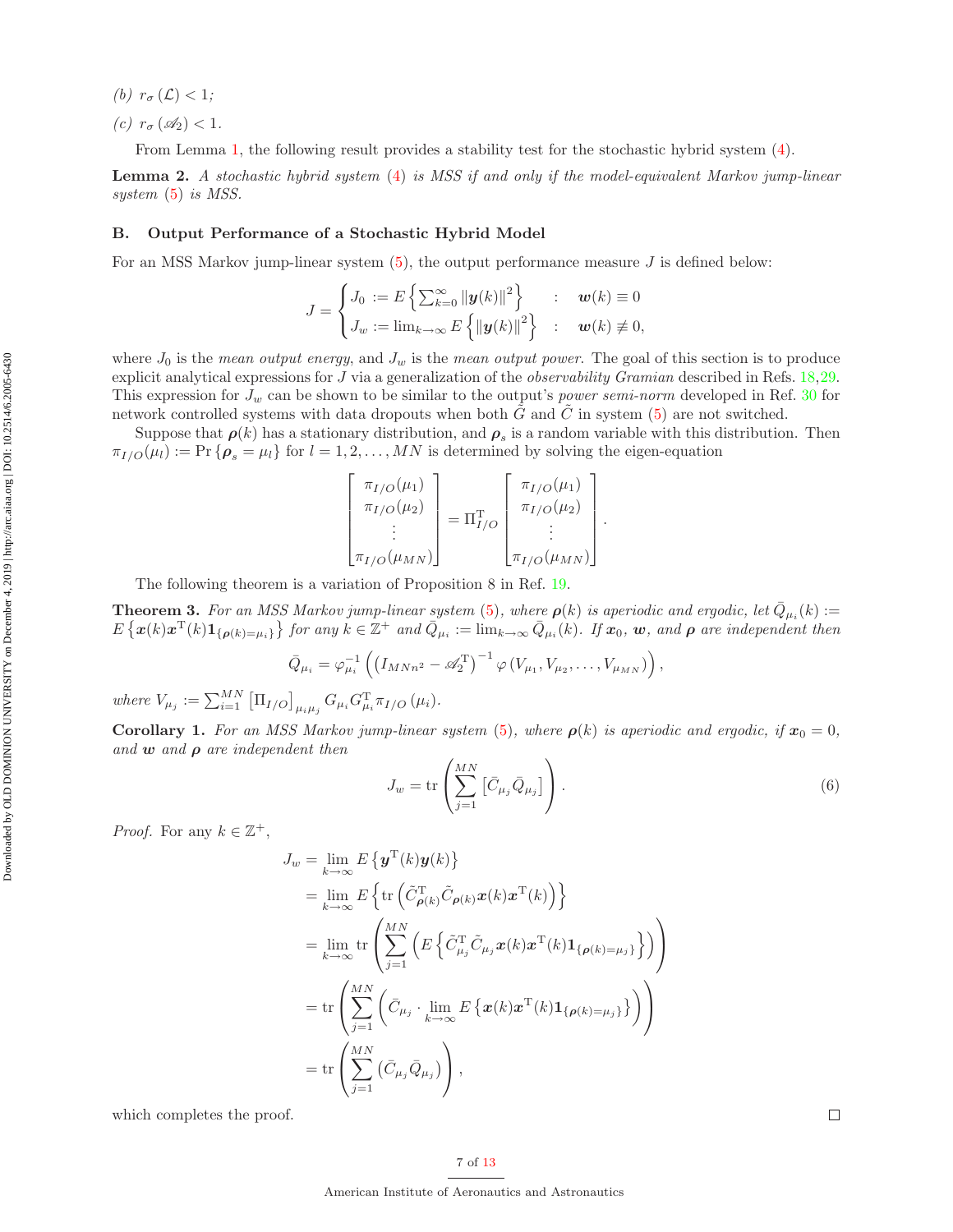**Lemma 3.** For an MSS Markov jump-linear system (5), given any  $P = (P_1, P_2, \ldots, P_{MN}) \in \mathbb{H}_{MN}^n$ : (a) if  $w = 0$ , and for any  $k \in \mathbb{Z}^+$   $x_0$  and  $\rho(k)$  are independent, then

$$
E\left\{ \boldsymbol{x}^{\mathrm{T}}(k+1)P_{\boldsymbol{\rho}(k+1)}\boldsymbol{x}(k+1)\right\} = E\left\{ \boldsymbol{x}^{\mathrm{T}}(k)\mathcal{L}_{\boldsymbol{\rho}(k)}(P)\boldsymbol{x}(k)\right\};
$$

(b) if  $x_0 = 0$ , and for any  $k \in \mathbb{Z}^+$  **w**(k) and  $\rho(k)$  are independent, then

$$
E\left\{\mathbf{x}^{\mathrm{T}}(k+1)P_{\boldsymbol{\rho}(k+1)}\mathbf{x}(k+1)\right\}=E\left\{\mathbf{x}^{\mathrm{T}}(k)\mathcal{L}_{\boldsymbol{\rho}(k)}(P)\mathbf{x}(k)\right\}+E\left\{\mathrm{tr}\left(\tilde{G}_{\boldsymbol{\rho}(k)}^{\mathrm{T}}P_{\boldsymbol{\rho}(k+1)}\tilde{G}_{\boldsymbol{\rho}(k)}\right)\right\}.
$$

 $\Box$ 

 $\Box$ 

Proof. See Ref. 31.

The main results concerning output performance are given next. Specifically, it is shown that  $J_0$  and  $J_w$ can be concisely written in terms of generalized observability Gramians.

**Theorem 4.** Consider an MSS Markov jump-linear system (5), where  $\rho(k)$  is aperiodic and ergodic.

(a) If  $w = 0$ , and  $x_0$  and  $\rho$  are independent, then the mean output energy is

$$
J_0 = E\left\{ \boldsymbol{x}_0^{\mathrm{T}} \left[ \sum_{k=0}^{\infty} \mathcal{L}_{\boldsymbol{\rho}_0}^k(\bar{C}) \right] \boldsymbol{x}_0 \right\} = \mathrm{tr}(X_0 Q_0),
$$

where  $X_0 := E\left\{ \pmb{x}_0 \pmb{x}_0^{\text{T}} \right\}, Q_0 := E\left\{ \sum_{k=0}^{\infty} \mathcal{L}_{\pmb{\rho}_0}^k(\bar{C}) \right\},$  and  $\mathcal{L}^k$  denotes the composition of  $\mathcal{L}$  k times with  $\mathcal{L}^0(\bar{C}):=\bar{C}.$ 

(b) If  $x_0$ , w and  $\rho$  are independent, then the mean output power is

$$
J_w = \lim_{k \to \infty} E\left\{ \text{tr}\left( \sum_{i=0}^{k-1} \left[ \tilde{G}^{\mathrm{T}}_{\rho(k-i-1)} \mathcal{L}^i_{\rho(k-i)} (\bar{C}) \tilde{G}_{\rho(k-i-1)} \right] \right) \right\} = \text{tr}\left( E\left\{ \bar{G}_{\rho_s} \tilde{Q}_{\rho_s} \right\} \right),\tag{7}
$$

where  $\bar{G}_{\rho_s} := \tilde{G}_{\rho_s} \tilde{G}_{\rho_s}^{\mathrm{T}}$  and  $\tilde{Q}_{\rho_s} := \mathcal{E}_{\rho_s} \left( \sum_{k=0}^{\infty} \mathcal{L}^k(\bar{C}) \right)$ .

Proof. See Refs. 31, 32.

From Lemma 1, the following result concerning output performance of the stochastic hybrid system (4) is easily verified.

**Lemma 4.** The output performance metrics  $J_0$  and  $J_w$  of the stochastic hybrid system (4) are equivalent to that of the model-equivalent Markov jump-linear system (5).

The next sections demonstrate how to apply the stability and performance tools developed in this section to analyze the output tracking performance of an aircraft with a recoverable flight control system.

#### IV. Modeling an Aircraft System in Closed-Loop with an RCS

IN this section, models for a Boeing 737 flight control system in closed-loop with an RCS are developed.<br>These mathematical models are used in the subsequent section to analyze the tracking performance of the **These mathematical models are used in the subsequent section to analyze the tracking performance of the** system.

#### A. System Identification of the Boeing 737 Simulation Model with an RCS

The first step in the model building process was to identify two state space models for a Boeing 737 in level flight: one for the nominal mode  $\Sigma_n$ :  $(A_n, G_n, C_n)$  and one for all the recovery modes  $\Sigma_r$ :  $(A_{r_i}, G_{r_i}, C_{r_i})$ ,  $i = 1, 2, \ldots, 6$ , simply denoted as  $\Sigma_r : (A_r, G_r, C_r)$ . I/O data was collected for identification using the nonlinear Boeing 737 Simulink model described in Ref. 33. The control characteristics of the RCS are discussed in Refs. 14,15. The only "inputs" in this case are the noise signals, which are used in the Simulink code to drive the Dryden wind gust model. The output signal was chosen to be the altitude of the aircraft.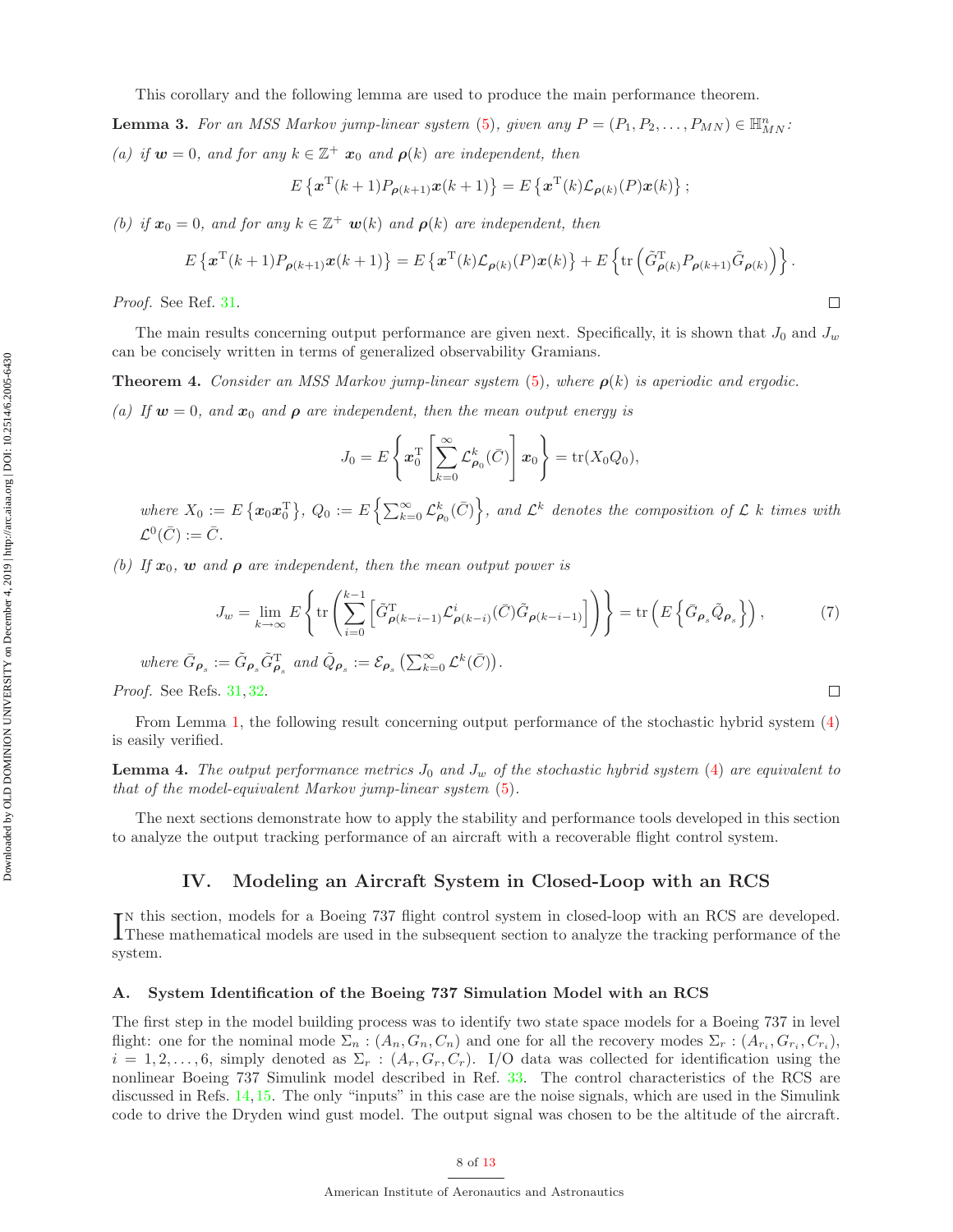The function pem from MATLAB's System Identification Toolbox was used for identifying the models. Seventeen sets of data containing 2, 000 samples each were used for building the nominal model, and another 35 sets of data were used to verify the model. The identified model for the nominal mode  $\Sigma_n$  was an eighthorder system. Since the recovery mode is usually unstable, it was assumed that the system normally operates in this mode for a short period of time. Therefore, 190 data sets with only 200 samples per set were used for identification. Another 35 sets were used for verification. The identified model of the recovery mode  $\Sigma_r$ was sixth-order.

#### B. The Switched System

It is only possible to switch between  $\Sigma_n$  and  $\Sigma_r$  if their respective state space coordinate systems are the same. But here not even their dimensions are equivalent. To remedy the situation,  $\Sigma_r$  was embedded into an eighthorder system in such a way that the new system,  $\hat{\Sigma}_r$ , had the same controllability indices as  $\Sigma_n$ , specifically,  $\{3,3,2\}$ . Therefore, each system can be transformed to the same Brunovsky form, <sup>34</sup> and the switching

can be done (formally) by switching between state space gain matrices,  $\hat{K}_n$  and  $\hat{K}_r$ , and input transformation matrices,  $\hat{L}_n$  and  $\hat{L}_r$ . Specifically, Fig. 7 shows how the Brunovsky canonical form acts as a "bridge" between the controller canonical forms of the two modes.  $\Sigma_n$ is transformed into its controller canonical form  $\hat{\Sigma}_n$  by  $T_n$ .  $\Sigma_r$  is transformed into its controller canonical form  $\widehat{\Sigma}_r$ :  $(\widehat{A}_r, \widehat{G}_r, \widehat{C}_r)$  by  $T_r$ . Then two stable states are added to  $\bar{\Sigma}_r$  to produce an eighth-order system  $\hat{\Sigma}_r$ . Now  $\hat{\Sigma}_n$  and  $\hat{\Sigma}_r$  can be transformed to the same Brunovsky canonical form  $(A^{\circ}, G^{\circ})$  by  $(\hat{K}_n, \hat{L}_n)$  and  $(\hat{K}_r, \hat{L}_r)$ , respectively, since  $A^{\circ} = \hat{A}_n - \hat{G}_n \hat{L}_n \hat{K}_n = \hat{A}_r - \hat{G}_r \hat{L}_r \hat{K}_r$  and  $G^{\circ} = \hat{G}_n \hat{L}_n = \hat{G}_r \hat{L}_r$ . The switching between  $\hat{\Sigma}_n$  and  $\hat{\Sigma}_r$ can be done using  $\hat{K} := \hat{K}_n - \hat{K}_r$ ,  $\hat{L}_n$  and  $\hat{L}_r$ , because  $\hat{A}_n = \hat{A}_r + G^{\circ}\hat{K}$  and  $\hat{G}_n = \hat{G}_r\hat{L}_r\hat{L}_n^{-1}$ .



Figure 7. The Brunovsky canonical form acts as a "bridge" between the state space models for the two system modes  $\Sigma_n$  and  $\Sigma_r$ .

#### C. Rollback Recovery Modeling

The rollback recovery process can be modeled in a variety of ways. The most accurate approach models the actual freezing of the control signals, the rolling back of the control data, the logic of the recovery process, and the delay introduced into the feedback loop. Such an approach is described in Refs. 11,35 for the simplified longitudinal dynamics of the F-16. The complexity of the Boeing 737 nonlinear simulation model in Ref. 33 required that a much simpler approach be taken: only the rollback recovery delay was modeled using either an FSM or an SFSA. Experiments showed that approximately 80% of the recovery periods of the RCS

were six frames in length (1 frame  $= 0.05$  sec) and 20% were five frames. Any request for a recovery during an active recovery process was ignored. This information was encoded into an FSM by assuming that all the recovery periods were six frames. For better accuracy, an SFSA was also designed to match the recovery length probability distribution. The corresponding FSM  $\mathcal{M} = (\Sigma_I, \Sigma_S, \Sigma_O, \{0, 1\}, f, g)$ and SFSA  $\mathcal{A} = (\Sigma_I, \Sigma_S, \Sigma_O, [0, 1], f, g)$  are shown in Figs. 8 and 9, respectively. The input process to the FSM/SFSA is a homogeneous, two-state, first-order Markov chain. The probability transition matrix of the Markov chain is  $\Pi_I$ . The set of states for the Markov chain is  $\Sigma_I = \{0, 1\}$ , where "0" indicates that no upset was detected and "1" indicates that an upset has been detected. The FSM/SFSA symbol sets are  $\Sigma_S = \{N, R_1, \ldots, R_6\}$  and  $\Sigma_O = \{n, r_1, \ldots, r_6\}$ . f is defined by  $\Pi^0$  and  $\Pi^1$ , and g is a state-to-output isomorphism. The FSM/SFSA produces at its output the random signal  $\theta(k)$ , which switches between the symbols "n" and " $r_i$ ",  $i = 1, 2, ..., 6$  representing the "nominal" mode and the "recovery" modes, respectively.



Figure 8. The FSM used to model the rollback recovery process of the RCS.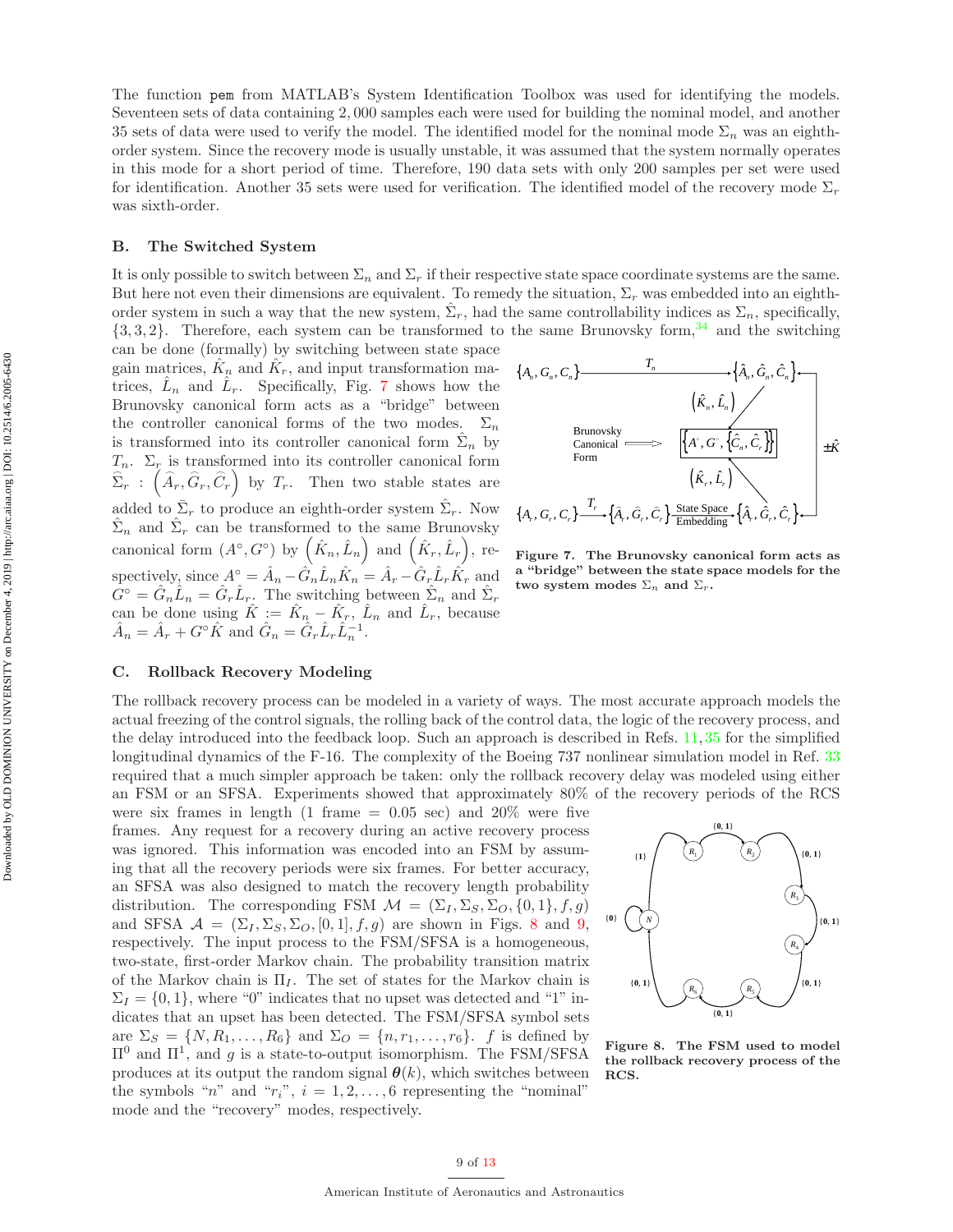



(a) The state transition diagram for input symbol "0", which specifies  $\Pi^0$ .

(b) The state transition diagram for input symbol "1", which specifies  $\Pi^1$ .

Figure 9. The SFSA used to model the rollback recovery process of the RCS.

#### V. Tracking Performance Analysis of the Boeing 737 Flight System

SETTING the reference input  $r(k) \equiv 0$ , the nominal (unswitched) system compared against the system with  $S$  recoveries gives rise to an output tracking error described by the following state space model:  $\mathcal{O}_{\text{recovering}}$  rise to an output tracking error described by the following state space model:

$$
\boldsymbol{x}_e(k+1) = A_{e,\boldsymbol{\theta}(k)} \, \boldsymbol{x}_e(k) + G_{e,\boldsymbol{\theta}(k)} \boldsymbol{w}(k), \quad \boldsymbol{x}_e(0) = \boldsymbol{x}_{e,0}, \ \boldsymbol{\theta}(0) = \boldsymbol{\theta}_0 \tag{8a}
$$

$$
\boldsymbol{y}_e(k) = C_{e,\boldsymbol{\theta}(k)} \boldsymbol{x}_e(k),\tag{8b}
$$

where 
$$
\mathbf{x}_e(k) = \begin{bmatrix} \hat{\mathbf{x}}^T(k) & \hat{\mathbf{x}}_n^T(k) \end{bmatrix}^T
$$
,  $A_{e,\theta(k)} = \text{diag}(\hat{A}_{\theta(k)}, \hat{A}_n)$ ,  $G_{e,\theta(k)} = \begin{bmatrix} \hat{G}_{\theta(k)}^T & \hat{G}_n^T \end{bmatrix}^T$  and  $C_{e,\theta(k)} = \begin{bmatrix} \hat{C}_{\theta(k)} & -\hat{C}_n \end{bmatrix}$ .  $\hat{\mathbf{x}}(k)$  and  $\hat{\mathbf{x}}_n(k)$  are the state vectors of the switched and nominal closed-loop systems;  $\mathbf{w}(k)$ 

is a zero-mean white noise process used to generate a wind input; and  $y_e(k)$  is the closed-loop output tracking error. The models  $\hat{\Sigma}_n$  and  $\hat{\Sigma}_r$  described in Subsection IV-B were used to build the 16th-order system (8). The Markov cross chain process  $\rho(k)$  has transition probability matrix

$$
\Pi_{I/O} = \text{diag}\left(\Pi^0, \Pi^1\right) \cdot \left(\Pi_I \otimes I_7\right).
$$

Setting  $\Pi_I = \begin{pmatrix} 1 - [\Pi_I]_{01} & [\Pi_I]_{01} \\ 1 & 0 \end{pmatrix}$ , where parameter  $[\Pi_I]_{01}$  is the probability of an upset, Fig. 10 shows  $r_{\sigma}(\mathscr{A}_2)$ 



Figure 10.  $r_{\sigma}(\mathscr{A}_2)$  as a function of upset probability for the SFSA stochastic hybrid model and the FSM hybrid dynamical model.

plotted as a function of  $[\Pi_I]_{01}$ . The SFSA stochastic hybrid model is MSS when  $[\Pi_I]_{01} < 0.0016$ , which is a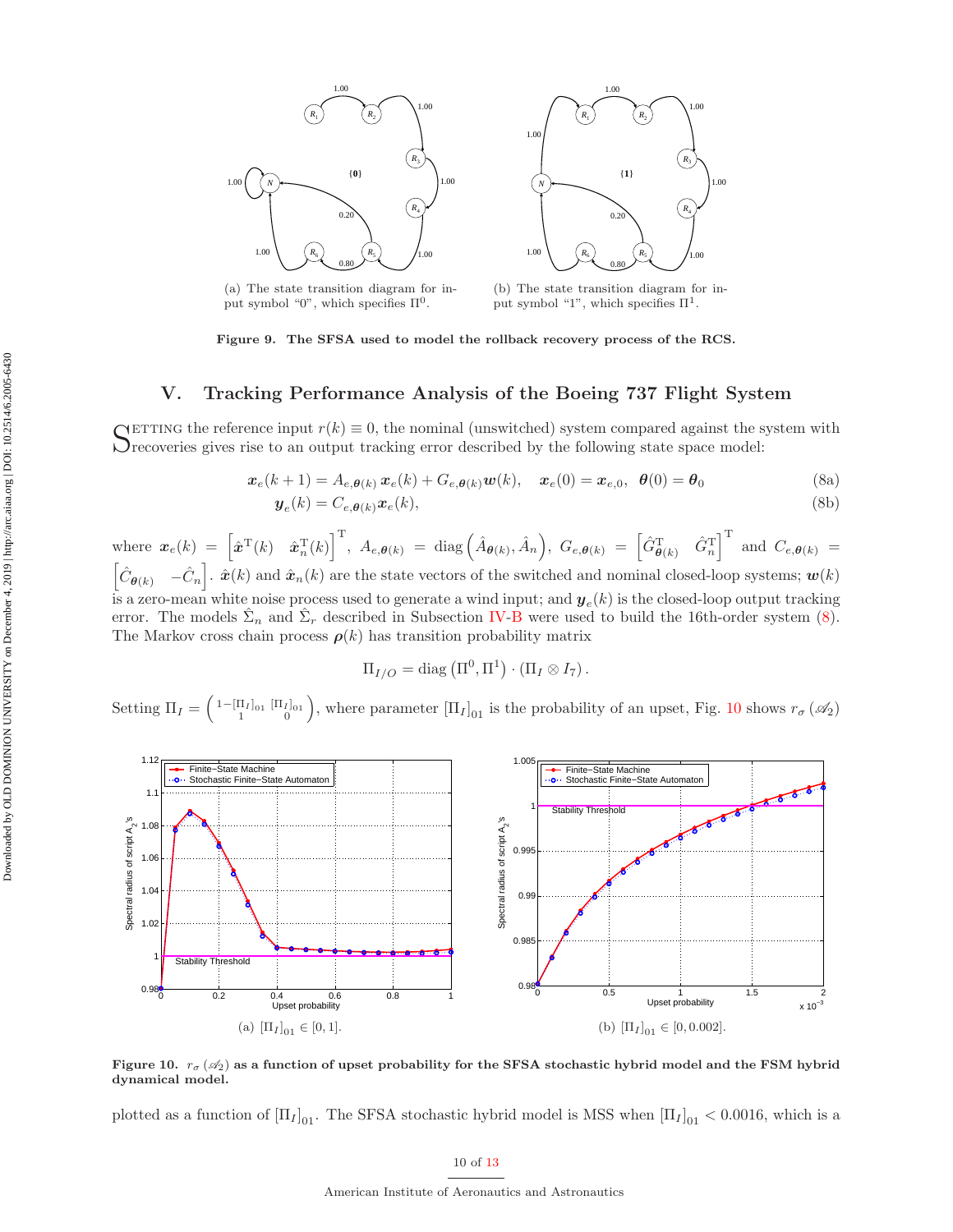slightly higher stability boundary than that predicted by the FSM hybrid model. When the system is MSS, the predicted mean output tracking error power,  $J_w$ , is shown in Fig. 11 for each model. As it might be expected, the higher the upset probability, the larger the output tracking error power. In addition, the error power is unbounded at the stability boundary.



Figure 11. The SFSA/FSM-predicted mean output tracking error powers as a function of upset probability and the experimental results for six specific upset probabilities.



Figure 12. The RCS experimental environment in the SAFETI Laboratory at NASA Langley.

### VI. Model Validation Using the NASA Experimental Data

 $\rm A$  series of experiments was conducted in a simulated neutron environment at the NASA Langley Research Center's SAFETI Laboratory. Fig. 12 shows the experimental testbed and the RCS developed by Honeyseries of experiments was conducted in a simulated neutron environment at the NASA Langley Research well. The RCS flight control system was connected in closed-loop with a Boeing 737 flight simulation system running on a separate host computer. The input reference signals were set to maintain straight and level flight at a cruising altitude of 34, 000 feet. A data acquisition system was maintained on a third computer system. It collected flight data during the simulation. Neutron interactions were simulated by triggering rollback recoveries according to a pre-determined Markov upset process while the aircraft flew in 1 ft/sec (light) winds. High wind conditions were not tested since they can excite nonlinear modes in the aircraft dynamics, which are not modeled in the present jump-linear framework. Data was collected for 60 one-hour (real time) flights.

Ten sets of experimental data were collected for each of the following six upset probabilities  $[\Pi_I]_{01}$ : 0, 0.0001, 0.0004, 0.0006, 0.0009, and 0.0012. In each case, different sample functions from the corresponding Markov process  $\nu(k)$  were used to supply the RCS with a series of recovery requests for the closed-loop system. The ten experimental output tracking error powers for each value of  $[\Pi_I]_{01}$  are shown in Fig. 13. Cluster analysis, a tool for analyzing under sampled data sets, was used to exclude the outliers for each probability. $36$  Specifically, as shown in Fig. 14, hierarchical clustering diagrams were used based on the Euclidean distances between the measured output powers. The dashed lines denote experimental data which was discarded because it was far away from the main clusters (indicated in solid lines). Here the one or two highest links were removed if they were approximately four times higher than the other links. The average output tracking error powers for the six proba-



Figure 13. The distribution of ten output tracking error powers for six specific upset probabilities.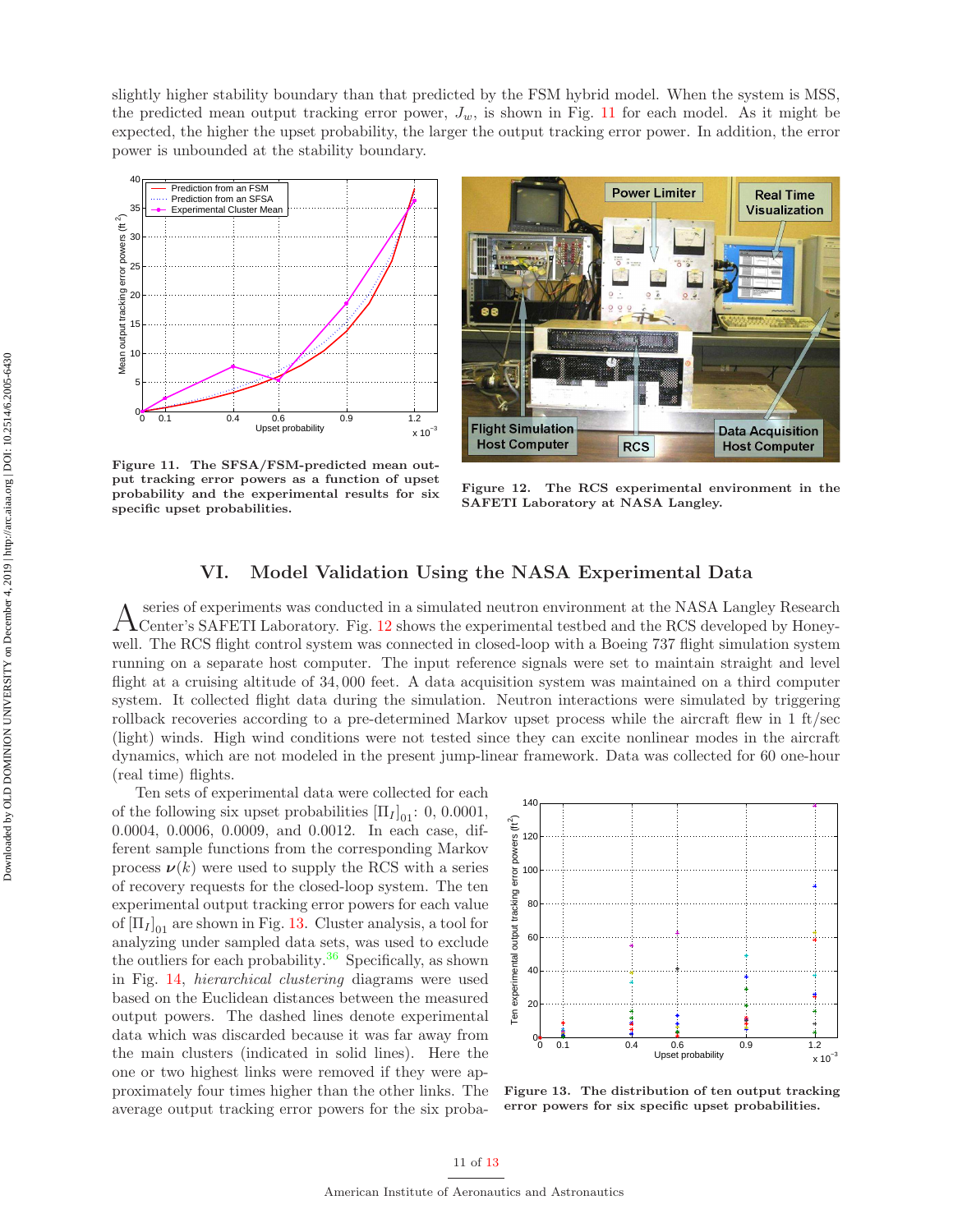bilities were computed empirically from the experimental output data within the main cluster. The results are shown in Fig. 11 and compared against the theoretical predictions using both the SFSA and the FSM. The SFSA prediction is superior, as it is slightly closer to the experimental curve.



Figure 14. The cluster analysis diagrams for six specific upset probabilities.

#### VII. Conclusions

IN this paper, a class of stochastic hybrid models was introduced for modeling recoverable closed-loop<br>Isystems subject to Markovian upset processes. A mean-square stability criteria was developed using a n this paper, a class of stochastic hybrid models was introduced for modeling recoverable closed-loop model-equivalent Markov jump-linear system. Output performance was characterized in terms of a new generalized observability Gramian. The model was then applied to a Boeing 737 in closed-loop with an RCS subject to neutron induced SEU's. Performance predictions were validated using data from a simulated neutron environment at NASA Langley. In the future, these analysis tools will be used to rescale performance estimates derived from real (accelerated) neutron tests conducted at Los Alamos. This will allow the FAA to assess any potential safety hazards due to SEU's for aircraft flying under normal atmospheric conditions.

#### Acknowledgments

This research was supported by the NASA Langley Research Center under contracts NCC-1-03026 and NNL04AA03A, and by the National Science Foundation under grant CCR-0209094. The authors also wish to acknowledge the generous assistance of Mr. Edward F. Hogge, Computer Systems Analyst, Lockheed Martin Engineering and Sciences, for conducting the RCS experiments at NASA and providing the data for this paper.

#### References

<sup>1</sup>Mendell, R. B. and Korff, S. A., "Fast-Neutron Flux in the Atmosphere," J. Geophys. Res., Vol. 68, No. 19, 1963, pp. 5487–5495.

<sup>2</sup>Ziegler, J. F., "Terrestrial Cosmic Rays," IBM J. Res. Develop., Vol. 40, No. 1, 1996, pp. 19–39.

<sup>3</sup>Normand, E. and Baker, T. J., "Altitude and Latitude Variations in Avionics SEU and Atmospheric Neutron Flux," IEEE Trans. Nucl. Sci., Vol. 40, No. 6, 1993, pp. 1484–1490.